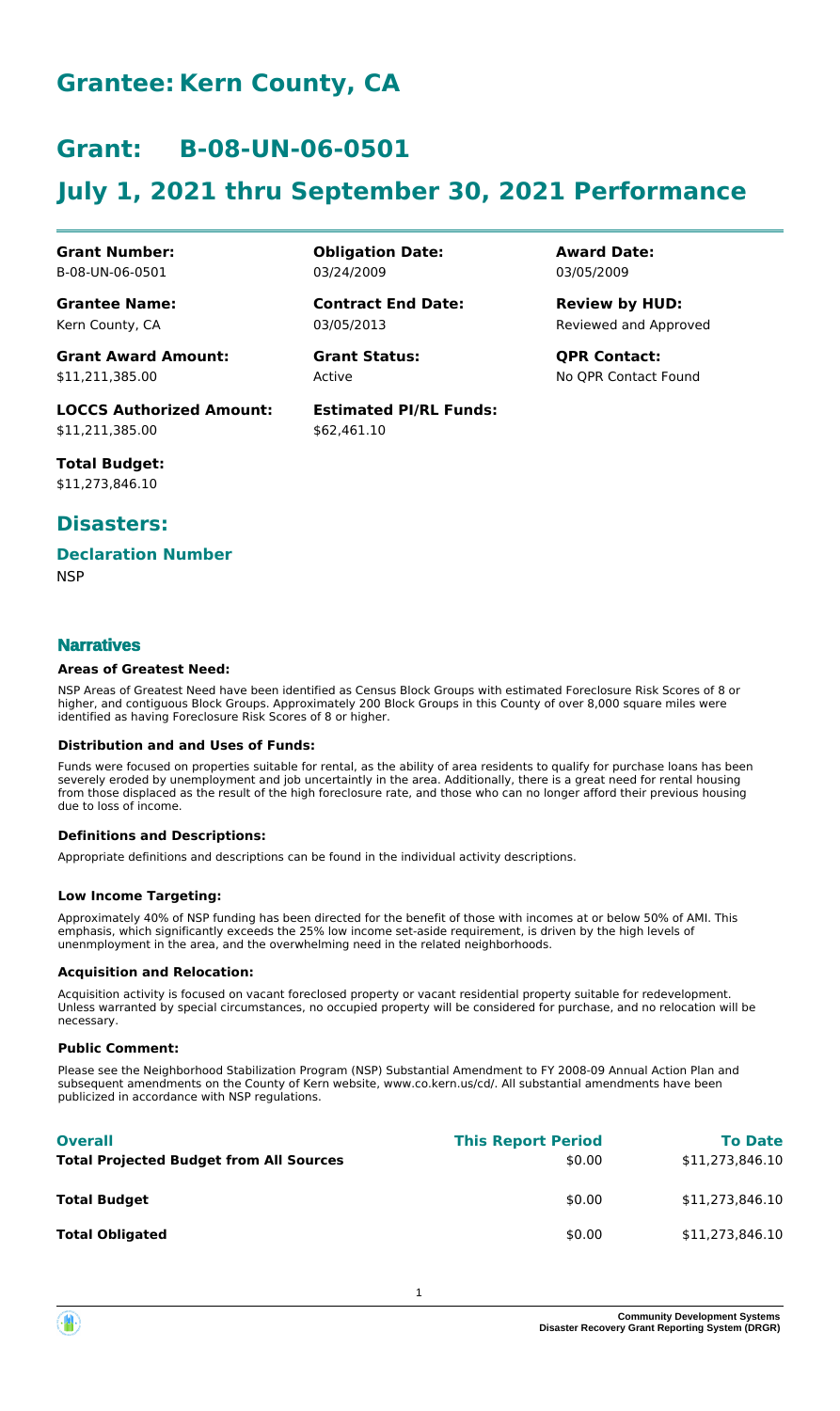| <b>Total Funds Drawdown</b>                        | \$781.39           | \$11,256,559.38 |
|----------------------------------------------------|--------------------|-----------------|
| <b>Program Funds Drawdown</b>                      | \$781.39           | \$11,194,098.28 |
| <b>Program Income Drawdown</b>                     | \$0.00             | \$62,461.10     |
| <b>Program Income Received</b>                     | \$0.00             | \$102,461.10    |
| <b>Total Funds Expended</b>                        | \$0.00             | \$11,115,352.63 |
| <b>HUD Identified Most Impacted and Distressed</b> | \$0.00             | \$0.00          |
| <b>Other Funds</b>                                 | \$ 0.00            | \$0.00          |
| <b>Match Funds</b>                                 | \$0.00             | \$0.00          |
| Non-Match Funds                                    | \$0.00             | \$0.00          |
| <b>Funds Expended</b>                              |                    |                 |
| <b>Overall</b>                                     | <b>This Period</b> | <b>To Date</b>  |
| County of Kern                                     | \$0.00             | \$11,115,352.63 |

# **Progress Toward Required Numeric Targets**

| <b>Requirement</b>                       | <b>Target</b>   | <b>Projected</b> | <b>Actual</b>  |
|------------------------------------------|-----------------|------------------|----------------|
| <b>Overall Benefit Percentage</b>        | 99.99%          | $.00\%$          | $.00\%$        |
| <b>Minimum Non Federal Match</b>         | \$.00           | \$.00            | \$.00          |
| <b>Overall Benefit Amount</b>            | \$10,744,956.13 | \$.00            | \$.00          |
| <b>Limit on Public Services</b>          | \$1,681,707.75  | \$1,050.00       | \$1,050.00     |
| <b>Limit on Admin/Planning</b>           | \$1,121,138.50  | \$527,815.37     | \$510,528.65   |
| <b>Limit on Admin</b>                    | \$.00           | \$527,815.37     | \$510,528.65   |
| <b>Most Impacted and Distressed</b>      | \$.00           | \$.00            | \$.00          |
| <b>Progress towards LH25 Requirement</b> | \$2,818,461.53  |                  | \$5,344,835.13 |

## **Overall Progress Narrative:**

Pioneer Cottages construction underway. Construction is expected to be completed and units occupied by April 2022.

# **Project Summary**

| <b>Project #, Project Title</b>             | <b>This Report</b>                      | <b>To Date</b>                          |                                         |
|---------------------------------------------|-----------------------------------------|-----------------------------------------|-----------------------------------------|
|                                             | <b>Program Funds</b><br><b>Drawdown</b> | <b>Project Funds</b><br><b>Budgeted</b> | <b>Program Funds</b><br><b>Drawdown</b> |
| 01.NSP.01, GEAHI Rental Housing Activity    | \$0.00                                  | \$3,202,409.23                          | \$3,182,444.86                          |
| 01.NSP.02, County Rental Housing Activity   | \$0.00                                  | \$0.00                                  | \$0.00                                  |
| 01.NSP.05, Fairfax & Eucalyptus Apartments  | \$0.00                                  | \$7,500,000,00                          | \$7.500,000.00                          |
| 05.NSP.04, Countywide Home Buyer Counseling | \$0.00                                  | \$1,050,00                              | \$1,050.00                              |
| 13.NSP.03, Countywide Home Buyer Assistance | \$0.00                                  | \$42,571.50                             | \$42,571.50                             |
| 9999, Restricted Balance                    | \$0.00                                  | \$0.00                                  | \$0.00                                  |
| NSP Admin, NSP General Administration       | \$781.39                                | \$527,815.37                            | \$468,031.92                            |

# **Activities**

## **Project # / NSP Admin / NSP General Administration**



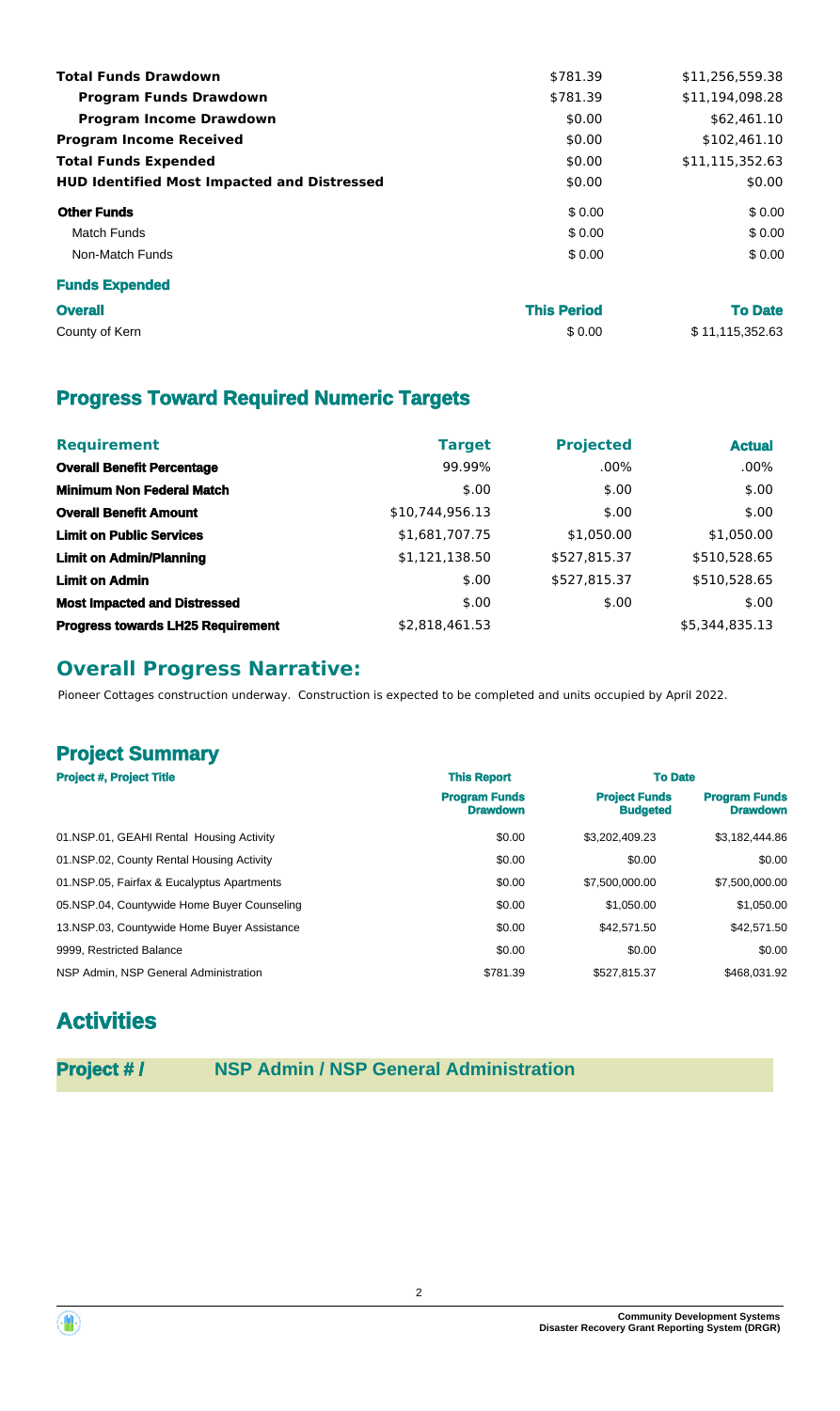## **Grantee Activity Number: NSP.ADMIN Activity Title: NSP General Administration**

| <b>Activity Type:</b>        | <b>Activity Status:</b>                    |
|------------------------------|--------------------------------------------|
| Administration               | Under Way                                  |
| <b>Project Number:</b>       | <b>Project Title:</b>                      |
| NSP Admin                    | <b>NSP General Administration</b>          |
| <b>Projected Start Date:</b> | <b>Projected End Date:</b>                 |
| 12/30/2008                   | 12/30/2021                                 |
| <b>Benefit Type:</b>         | <b>Completed Activity Actual End Date:</b> |
| N/A                          |                                            |
| <b>National Objective:</b>   | <b>Responsible Organization:</b>           |
| N/A                          | County of Kern                             |
|                              |                                            |
|                              |                                            |

| <b>Overall</b>                                 | <b>Jul 1 thru Sep 30, 2021</b> | <b>To Date</b> |
|------------------------------------------------|--------------------------------|----------------|
| <b>Total Projected Budget from All Sources</b> | \$0.00                         | \$527,815.37   |
| <b>Total Budget</b>                            | \$0.00                         | \$527,815.37   |
| <b>Total Obligated</b>                         | \$0.00                         | \$527,815.37   |
| <b>Total Funds Drawdown</b>                    | \$781.39                       | \$510,528.65   |
| <b>Program Funds Drawdown</b>                  | \$781.39                       | \$468,031.92   |
| <b>Program Income Drawdown</b>                 | \$0.00                         | \$42,496.73    |
| <b>Program Income Received</b>                 | \$0.00                         | \$6,247.00     |
| <b>Total Funds Expended</b>                    | \$0.00                         | \$476,896.00   |
| <b>Most Impacted and Distressed Expended</b>   | \$0.00                         | \$0.00         |

### **Activity Description:**

NSP funds to pay for costs associated with program planning and administration.

#### **Location Description:**

County of Kern

**Activity Progress Narrative:**

# **Accomplishments Performance Measures**

**No Accomplishments Performance Measures**

### **Beneficiaries Performance Measures**

**No Beneficiaries Performance Measures found.**